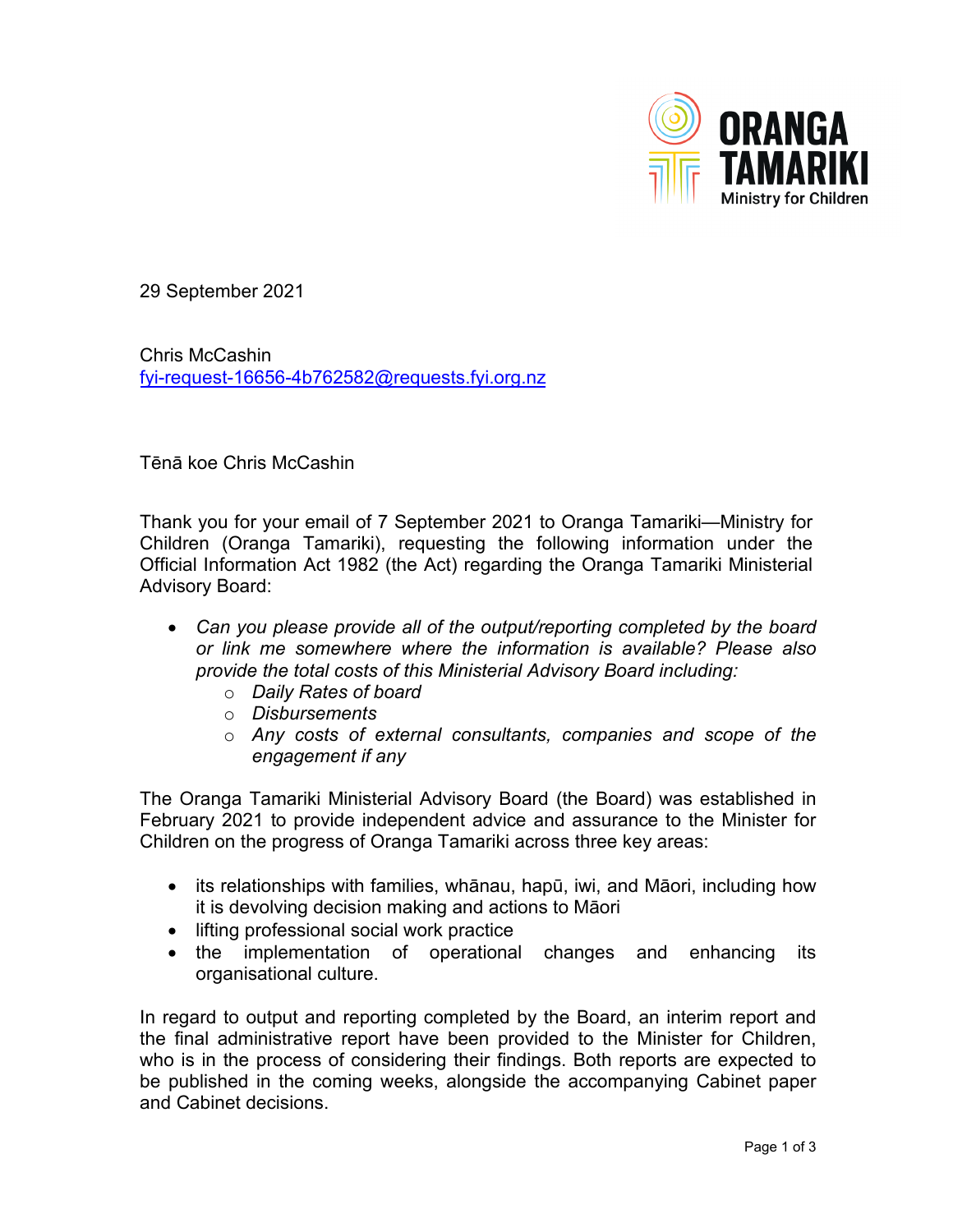## IN-CONFIDENCE

As such, your request for copies of these documents is refused under section 18(d) of the Act as the information will soon be made publicly available.

In regard to costs and funding for the Board, members appointed to the Board are remunerated through fees, rather than a salary. These fees are set out under the Cabinet Fees Framework which is publicly accessible on the Public Service Commission website:

[https://www.publicservice.govt.nz/resources/board-appointment](https://www.publicservice.govt.nz/resources/board-appointment-guidelines/?e714=6515-cabinet-fees-framework)[guidelines/?e714=6515-cabinet-fees-](https://www.publicservice.govt.nz/resources/board-appointment-guidelines/?e714=6515-cabinet-fees-framework)framework

In line with the Framework, Board members are paid a fee of \$1,000/day for the Chair, and \$800/day for members. This was agreed by Cabinet when the Board was established. A copy of the Cabinet paper and decisions can be accessed on the Oranga Tamariki website:

[https://www.orangatamariki.govt.nz/about](https://www.orangatamariki.govt.nz/about-us/reports-and-releases/cabinet-papers/oranga-tamariki-ministerial-advisory-board/)-us/reports-and-releases/cabinetpapers/oranga-tamariki[-ministerial-advisory-board/](https://www.orangatamariki.govt.nz/about-us/reports-and-releases/cabinet-papers/oranga-tamariki-ministerial-advisory-board/) 

The total spend on Board members fees, as at the end of the most recent financial quarter, 30 June 2021, is \$222,299. Additionally, the total amount of funding set aside for the Board is \$2.58 million. This is a multi-year funding appropriation.

The total spend on external contractors and consultants, as at 30 June 2021, is \$78,045.

In regard to the scope of engagement, to support their advice to the Minister, the Board undertook an extensive information-gathering exercise. More than 70 hui were held with iwi and Māori organisations, service providers, government agencies, Oranga Tamariki staff, and other relevant statutory organisations. The Board also visited several Oranga Tamariki sites and residences and spoke to a range of frontline staff and social workers.

Please note that this work was divided up between the members of the Board, with support from their Secretariat, the external contractors and, where necessary, relevant Oranga Tamariki staff.

Oranga Tamariki intends to make the information contained in this letter available to the wider public shortly. We will do this by publishing this letter on our website. Your personal details will be deleted and we will not publish any information that would identify you as the person who requested the information.

If you wish to discuss this response with us, please feel free to contact [OIA\\_Requests@ot.govt.nz.](mailto:OIA_Requests@ot.govt.nz)